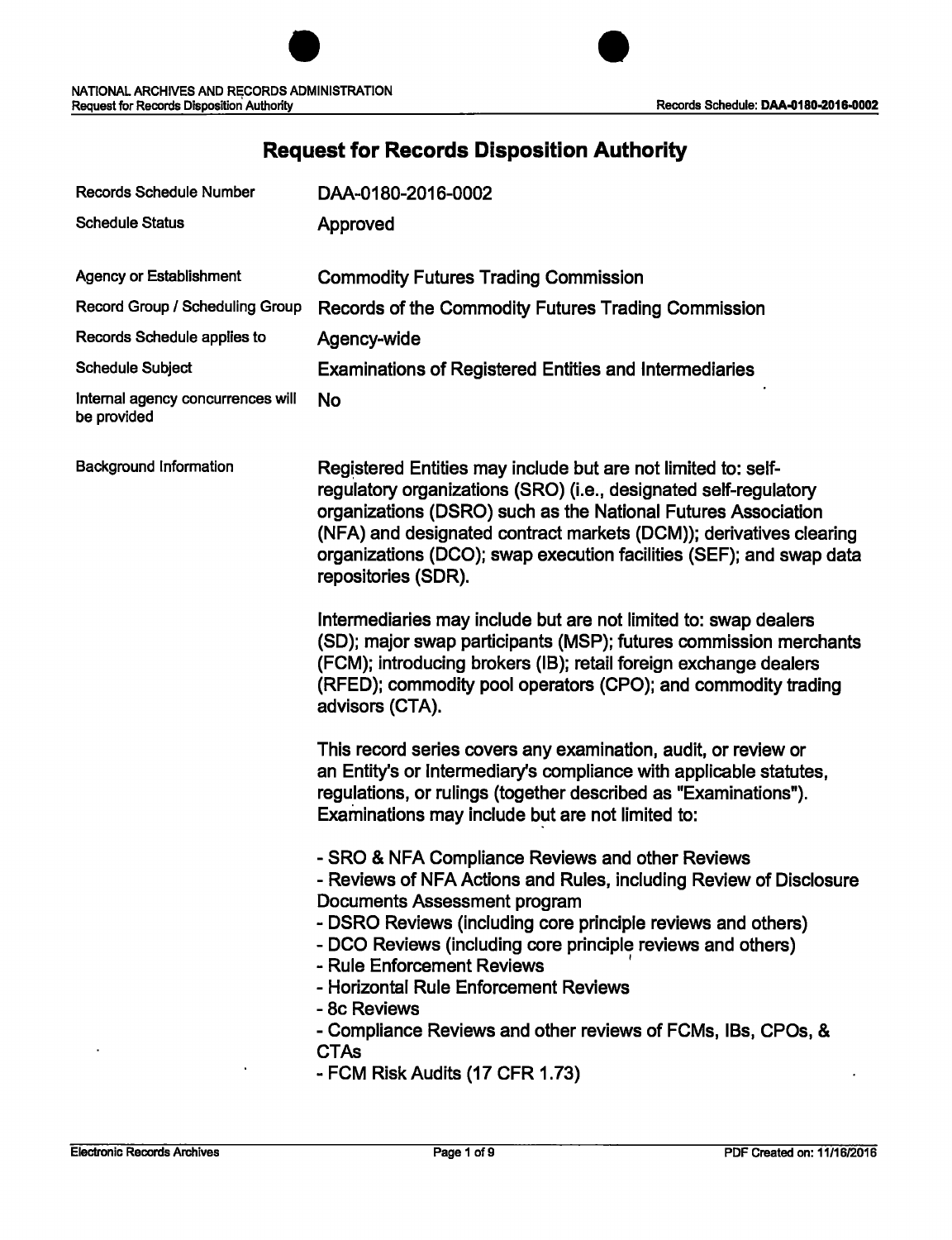

Examinations may be performed by agency staff or by the NFA staff, where the Commission has delegated authority for performing certain Examinations to NFA. Examinations may take the form of an audit (desk or onsite), limited review, or other type of Examination, which may be formal or informal, lengthy or cursory.

#### Item Count

| Number of Total Disposition | <b>Number of Permanent</b> | Number of Temporary | Number of Withdrawn |
|-----------------------------|----------------------------|---------------------|---------------------|
| l Items                     | Disposition Items          | Disposition Items   | Disposition Items   |
| 12                          |                            |                     |                     |

#### GAO Approval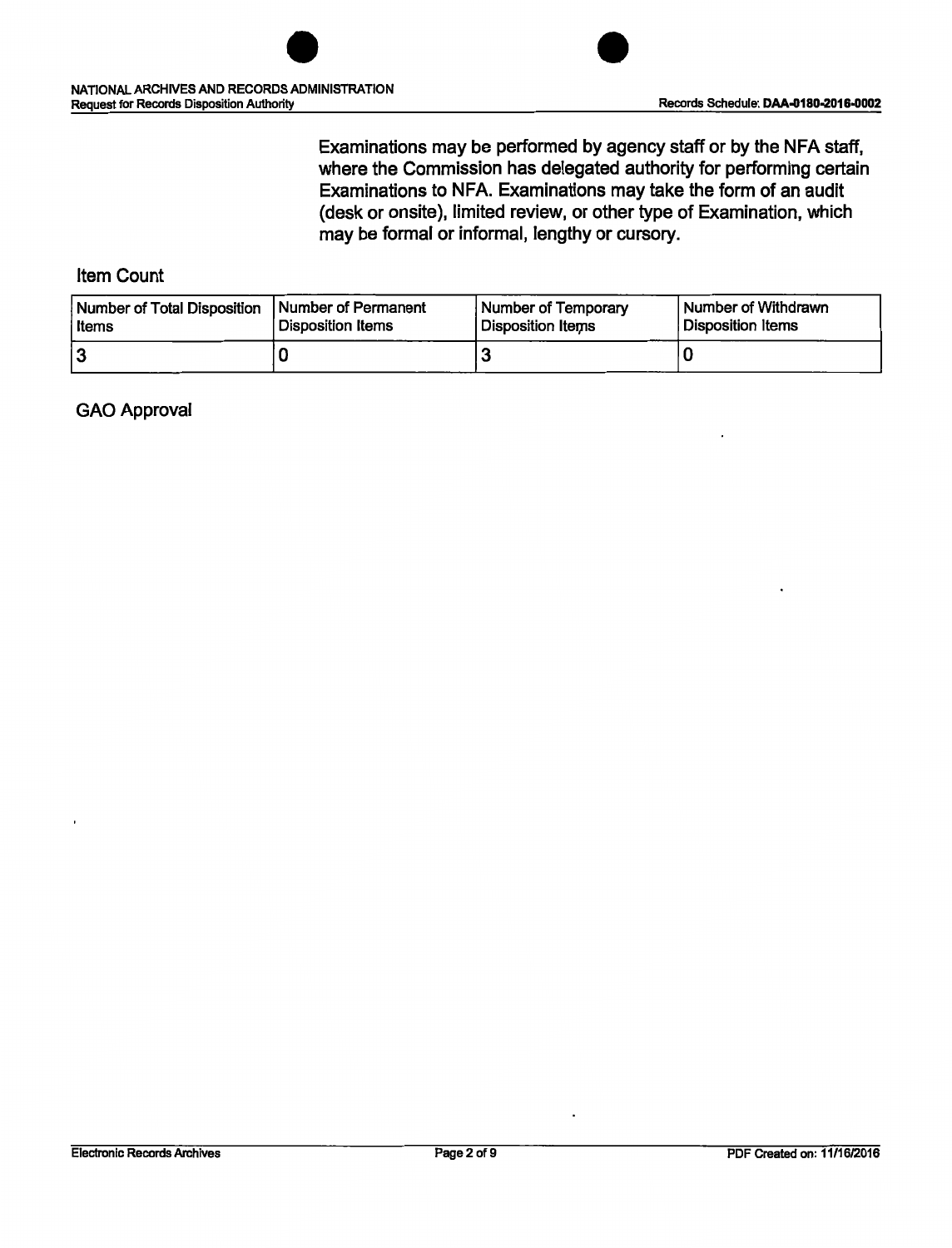

## Outline of Records Schedule Items for DAA-0180-2016-0002

| <b>Sequence Number</b> |                                                                                                                        |
|------------------------|------------------------------------------------------------------------------------------------------------------------|
|                        | <b>Final Reports &amp; Corrective Activity Records</b><br>Disposition Authority Number: DAA-0180-2016-0002-0001        |
| 2                      | <b>Staff Working Papers &amp; Supporting Documents</b><br>Disposition Authority Number: DAA-0180-2016-0002-0002        |
| lЗ                     | Documents received from Registered Entities or Intermediaries<br>Disposition Authority Number: DAA-0180-2016-0002-0003 |

 $\ddot{\phantom{0}}$ 

 $\ddot{\phantom{0}}$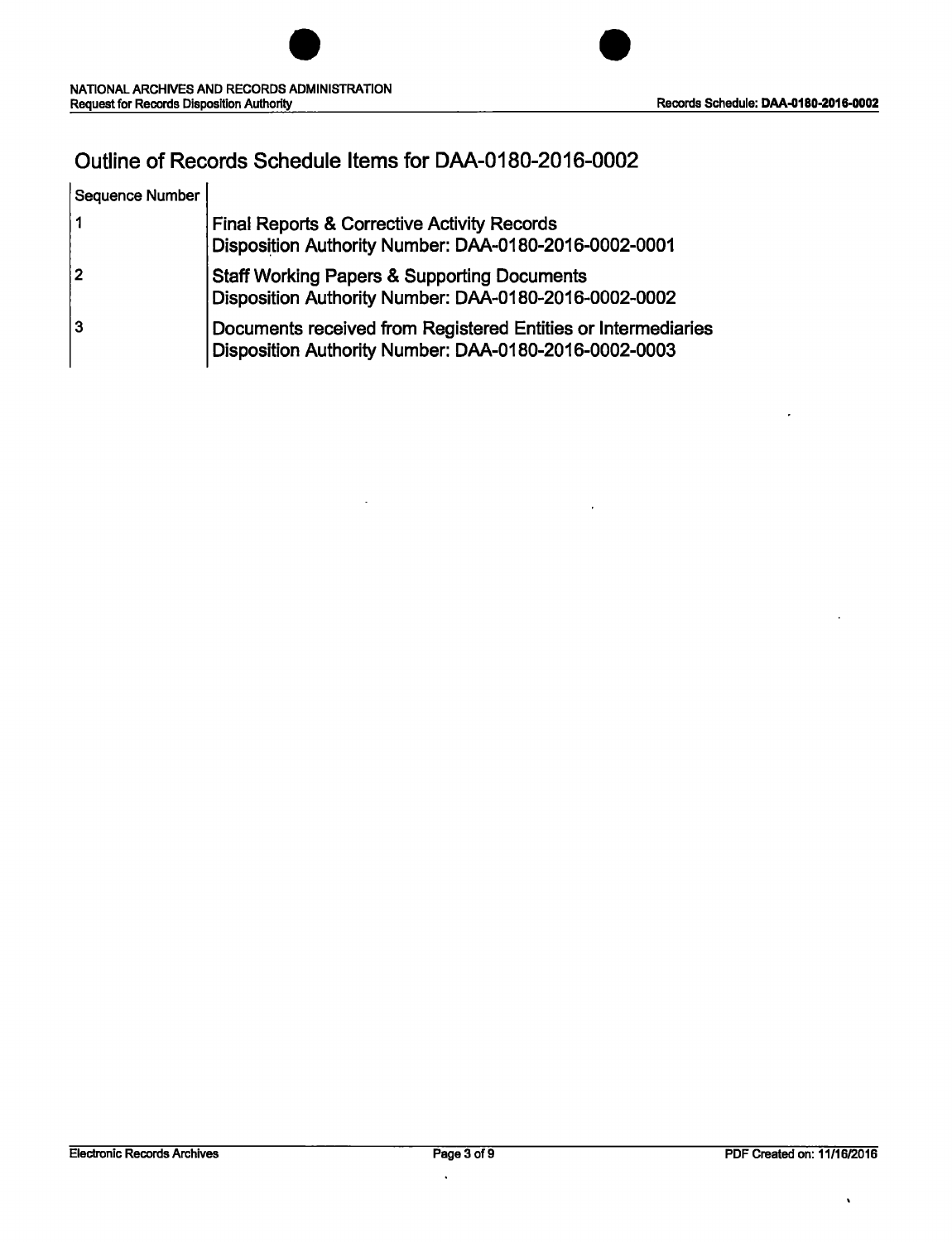

## Records Schedule Items

| <b>Sequence Number</b> |                                                                                                                                                                                                                                                                                                                                                                                                                                                          |                                                                                              |  |
|------------------------|----------------------------------------------------------------------------------------------------------------------------------------------------------------------------------------------------------------------------------------------------------------------------------------------------------------------------------------------------------------------------------------------------------------------------------------------------------|----------------------------------------------------------------------------------------------|--|
| 1                      | <b>Final Reports &amp; Corrective Activity Records</b>                                                                                                                                                                                                                                                                                                                                                                                                   |                                                                                              |  |
|                        | <b>Disposition Authority Number</b>                                                                                                                                                                                                                                                                                                                                                                                                                      | DAA-0180-2016-0002-0001                                                                      |  |
|                        | Final reports of examinations; copies of administrative actions; corrective plans;<br>correspondence related to the final report or corrective plan; and other related<br>records.                                                                                                                                                                                                                                                                       |                                                                                              |  |
|                        | <b>Final Disposition</b>                                                                                                                                                                                                                                                                                                                                                                                                                                 | <b>Temporary</b>                                                                             |  |
|                        | <b>Item Status</b>                                                                                                                                                                                                                                                                                                                                                                                                                                       | <b>Active</b>                                                                                |  |
|                        | Is this item media neutral?                                                                                                                                                                                                                                                                                                                                                                                                                              | Yes                                                                                          |  |
|                        | Do any of the records covered<br>by this item currently exist in<br>electronic format(s) other than e-<br>mail and word processing?                                                                                                                                                                                                                                                                                                                      | <b>No</b>                                                                                    |  |
|                        | <b>GRS or Superseded Authority</b><br>Citation                                                                                                                                                                                                                                                                                                                                                                                                           | N1-180-00-1 / 517                                                                            |  |
|                        | <b>Disposition Instruction</b>                                                                                                                                                                                                                                                                                                                                                                                                                           |                                                                                              |  |
|                        | <b>Cutoff Instruction</b>                                                                                                                                                                                                                                                                                                                                                                                                                                | Close and cut off file when Examination is completed,<br>abandoned, or otherwise final.      |  |
|                        | <b>Transfer to Inactive Storage</b>                                                                                                                                                                                                                                                                                                                                                                                                                      | If desired, transfer to offsite records storage when 3<br>years old or when volume warrants. |  |
|                        | <b>Retention Period</b>                                                                                                                                                                                                                                                                                                                                                                                                                                  | Destroy 10 year(s) after cut off.                                                            |  |
|                        | <b>Additional Information</b>                                                                                                                                                                                                                                                                                                                                                                                                                            |                                                                                              |  |
|                        | <b>GAO Approval</b>                                                                                                                                                                                                                                                                                                                                                                                                                                      | <b>Not Required</b>                                                                          |  |
| 2                      | <b>Staff Working Papers &amp; Supporting Documents</b>                                                                                                                                                                                                                                                                                                                                                                                                   |                                                                                              |  |
|                        | <b>Disposition Authority Number</b>                                                                                                                                                                                                                                                                                                                                                                                                                      | DAA-0180-2016-0002-0002                                                                      |  |
|                        | Staff working papers and supporting documents related to examinations including;<br>engagement letters, examination scope letters, notices or filings, staff analyses;<br>audit program records; checklists; substantive correspondence, and other related<br>records. These records are created by CFTC staff or the staff of the National<br>Futures Associations (NFA) in cases where the Commission has delegated<br>examining authority to the NFA. |                                                                                              |  |
|                        | <b>Final Disposition</b>                                                                                                                                                                                                                                                                                                                                                                                                                                 | Temporary                                                                                    |  |
|                        | <b>Item Status</b>                                                                                                                                                                                                                                                                                                                                                                                                                                       | <b>Active</b>                                                                                |  |
|                        | Is this item media neutral?                                                                                                                                                                                                                                                                                                                                                                                                                              | Yes                                                                                          |  |

 $\ddot{\phantom{a}}$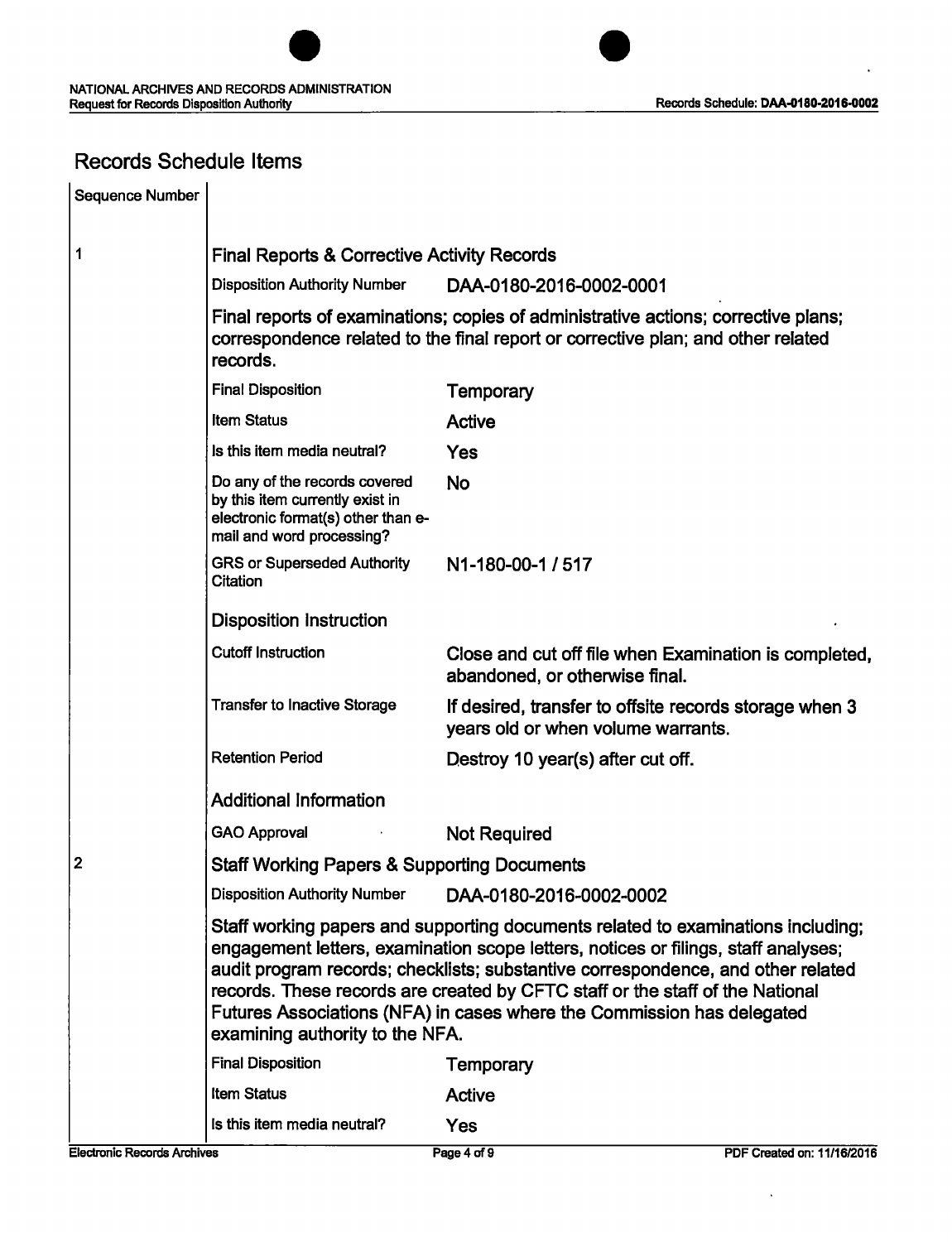

| Do any of the records covered<br>by this item currently exist in<br>electronic format(s) other than e-<br>mail and word processing? | Yes                                                                                                                                                               |
|-------------------------------------------------------------------------------------------------------------------------------------|-------------------------------------------------------------------------------------------------------------------------------------------------------------------|
| Do any of the records covered<br>by this item exist as structured<br>electronic data?                                               | Yes                                                                                                                                                               |
| <b>GRS or Superseded Authority</b><br>Citation                                                                                      | This item partially supersedes N1-180-00-001 / 508,<br>specifically the authority for the following records:<br>"examination work papers, related correspondence. |
| <b>Disposition Instruction</b>                                                                                                      |                                                                                                                                                                   |
| <b>Cutoff Instruction</b>                                                                                                           | Close and cut off file when Examination is completed,<br>abandoned, or otherwise final.                                                                           |
| <b>Transfer to Inactive Storage</b>                                                                                                 | If desired, transfer to offsite records storage when 3<br>years old or when volume warrants.                                                                      |
| <b>Retention Period</b>                                                                                                             | Destroy when no longer needed, but no sooner than<br>3 years after cut off and no longer than 10 years after<br>cut off.                                          |
| <b>Additional Information</b>                                                                                                       |                                                                                                                                                                   |
| <b>GAO Approval</b>                                                                                                                 | <b>Not Required</b>                                                                                                                                               |
|                                                                                                                                     | Documents received from Registered Entities or Intermediaries                                                                                                     |
| <b>Disposition Authority Number</b>                                                                                                 | DAA-0180-2016-0002-0003                                                                                                                                           |
| examination of that Entity or Intermediary.                                                                                         | Documents received from Registered Entities or Intermediaries to facilitate an                                                                                    |
| <b>Final Disposition</b>                                                                                                            | <b>Temporary</b>                                                                                                                                                  |
| <b>Item Status</b>                                                                                                                  | Active                                                                                                                                                            |
| Is this item media neutral?                                                                                                         | Yes                                                                                                                                                               |
| Do any of the records covered<br>by this item currently exist in<br>electronic format(s) other than e-<br>mail and word processing? | <b>Yes</b>                                                                                                                                                        |
| Do any of the records covered<br>by this item exist as structured<br>electronic data?                                               | Yes                                                                                                                                                               |
| <b>GRS or Superseded Authority</b><br>Citation                                                                                      | This item partially supersedes N1-180-00-001 / 508,<br>specifically the authority for the following records:<br>"examination work papers, related correspondence. |
| <b>Disposition Instruction</b>                                                                                                      |                                                                                                                                                                   |
|                                                                                                                                     |                                                                                                                                                                   |

3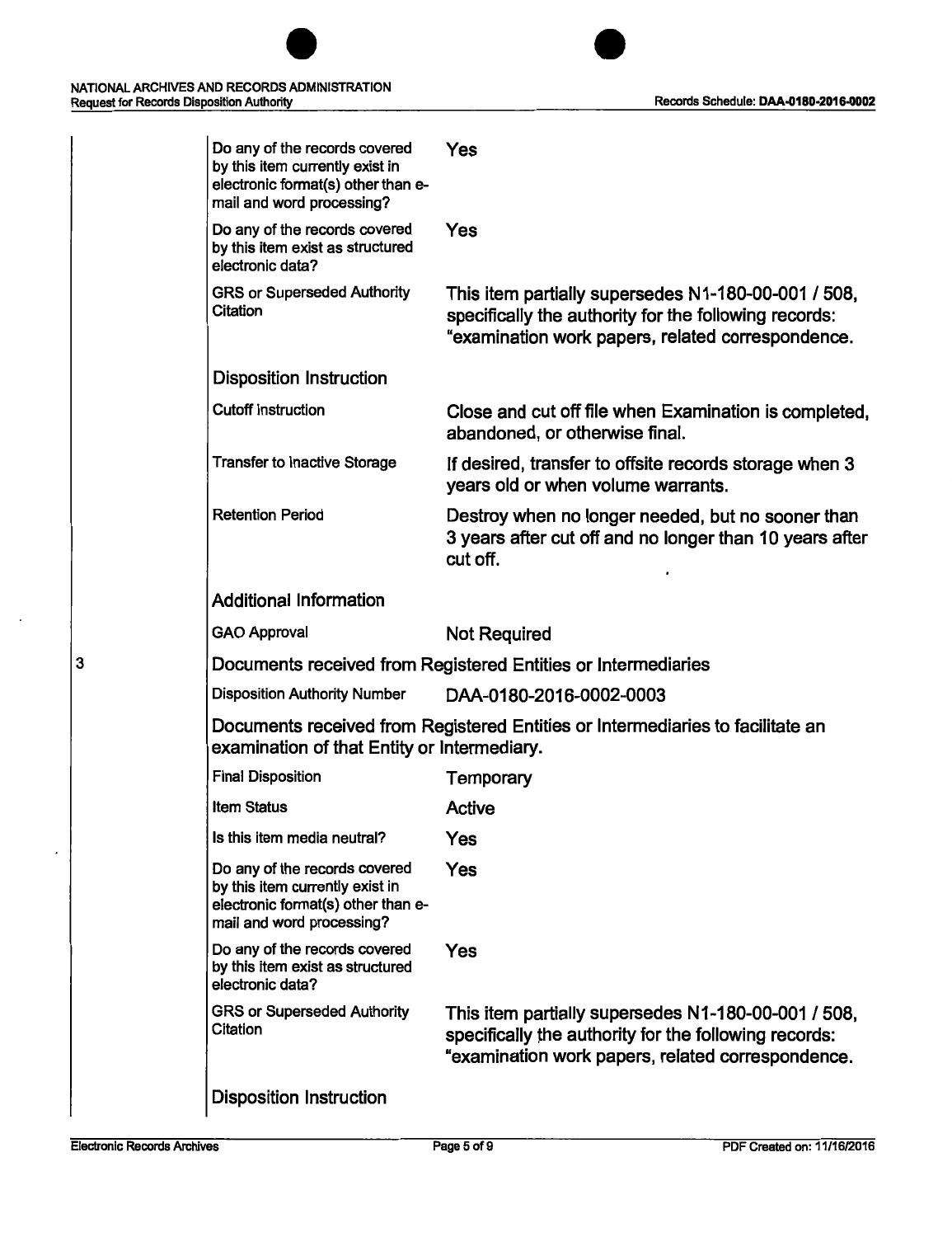| NATIONAL ARCHIVES AND RECORDS ADMINISTRATION<br><b>Request for Records Disposition Authority</b> | R |
|--------------------------------------------------------------------------------------------------|---|

| <b>Cutoff Instruction</b>           | Close and cut off file when Examination is completed,<br>abandoned, or otherwise final.                                  |
|-------------------------------------|--------------------------------------------------------------------------------------------------------------------------|
| <b>Transfer to Inactive Storage</b> | If desired, transfer to offsite records storage when 3<br>years old or when volume warrants.                             |
| <b>Retention Period</b>             | Destroy when no longer needed, but no sooner than<br>3 years after cut off and no longer than 10 years after<br>cut off. |
| <b>Additional Information</b>       |                                                                                                                          |
| <b>GAO Approval</b>                 | Not Required                                                                                                             |

 $\ddot{\phantom{0}}$ 

 $\ddot{\phantom{a}}$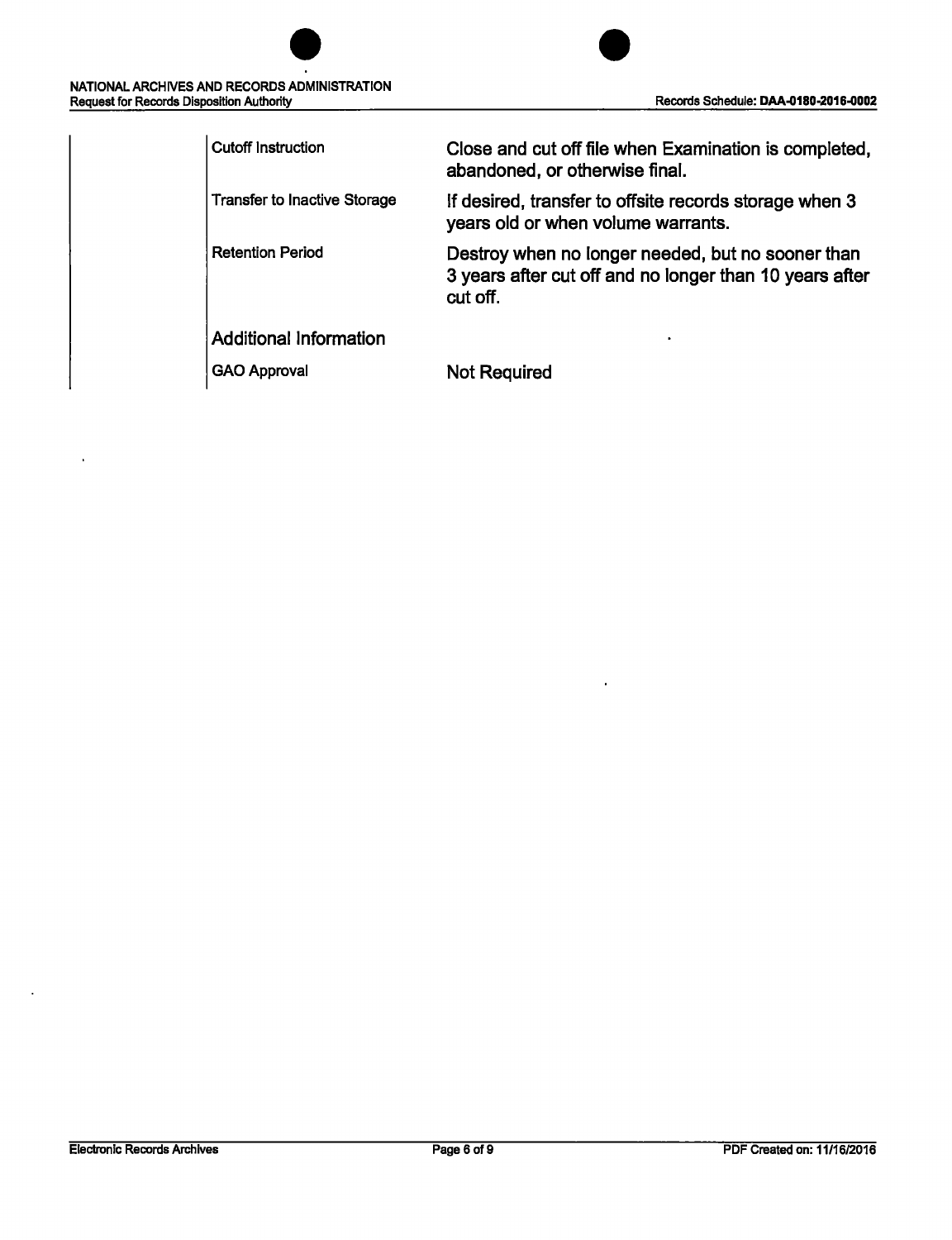

## Agency Certification

I hereby certify that I am authorized to act for this agency in matters pertaining to the disposition of its records and that the records proposed for disposal in this schedule are not now needed for the business of the agency or will not be needed after the retention periods specified.

### Signatory Information

| <b>Date</b> | <b>Action</b>                       | <b>By</b>                                | <b>Title</b>                                                 | Organization                                                                                                  |
|-------------|-------------------------------------|------------------------------------------|--------------------------------------------------------------|---------------------------------------------------------------------------------------------------------------|
| 05/25/2016  | Certify                             | <b>Crystal Zeh</b>                       | <b>Records Manageme</b><br>nt Officer                        | Office of the Executive<br>Director - Executive<br><b>Secretariat Branch</b>                                  |
| 05/26/2016  | <b>Return for Revisio</b><br>n      | Elizabeth<br>Greenberg-<br><b>Taubel</b> | <b>Appraisal Archivist</b>                                   | National Archives and<br><b>Records Administration</b><br>- Records Management<br><b>Services</b>             |
| 05/26/2016  | <b>Submit For Certific</b><br>ation | <b>Crystal Zeh</b>                       | <b>Records Manageme</b><br>nt Officer                        | <b>Office of the Executive</b><br><b>Director - Executive</b><br><b>Secretariat Branch</b>                    |
| 05/26/2016  | Certify                             | <b>Crystal Zeh</b>                       | <b>Records Manageme</b><br>nt Officer                        | Office of the Executive<br>Director - Executive<br><b>Secretariat Branch</b>                                  |
| 07/26/2016  | <b>Return for Revisio</b><br>n      | <b>Lloyd Beers</b>                       | <b>Appraisal Archivist</b>                                   | <b>National Archives and</b><br><b>Records Administration</b><br>- ACNR Records<br><b>Management Services</b> |
| 09/12/2016  | <b>Submit For Certific</b><br>ation | <b>Crystal Zeh</b>                       | <b>Records Manageme</b><br>nt Officer                        | <b>Office of the Executive</b><br><b>Director - Executive</b><br><b>Secretariat Branch</b>                    |
| 09/12/2016  | Certify                             | <b>Crystal Zeh</b>                       | <b>Records Manageme</b><br>nt Officer                        | <b>Office of the Executive</b><br><b>Director - Executive</b><br><b>Secretariat Branch</b>                    |
| 11/08/2016  | <b>Submit for Concur</b><br>rence   | <b>Lloyd Beers</b>                       | <b>Appraisal Archivist</b>                                   | <b>National Archives and</b><br><b>Records Administration</b><br>- ACNR Records<br><b>Management Services</b> |
| 11/09/2016  | Concur                              | <b>Margaret</b><br><b>Hawkins</b>        | <b>Director of Records</b><br><b>Management Servic</b><br>es | <b>National Records</b><br><b>Management Program</b><br>- ACNR Records<br><b>Management Serivces</b>          |